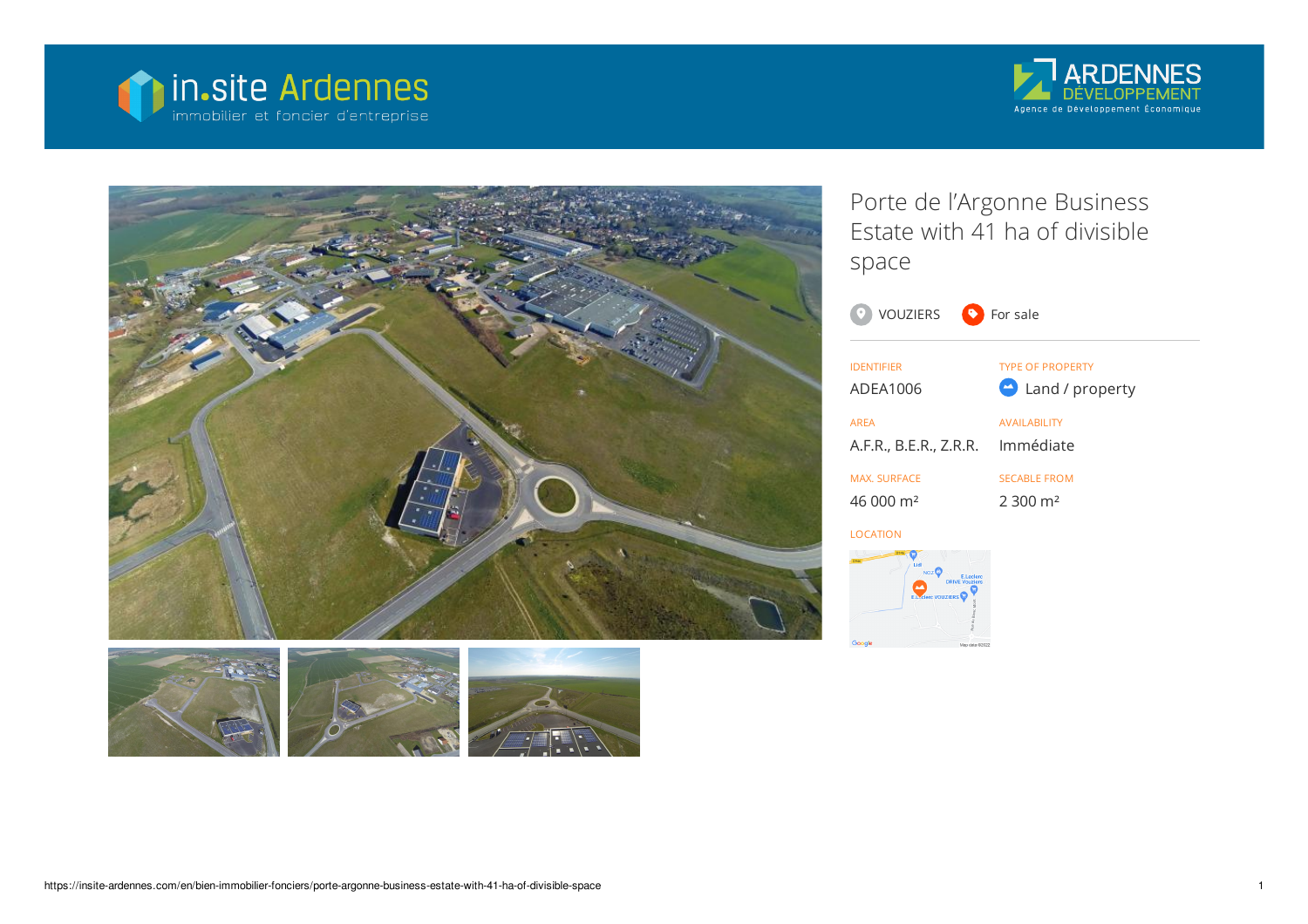## Description

The Porte de l'Argonne Business Area in Vouziers (French Ardennes) offers multi-use facilities (for business, crafts, industry and services), supported by it being located in a BER area aiming to boost employment, which means - almost uniquely in France - businesses can be exempt from social security and tax payments for five years (conditions apply).The plots available are between 2,300 and 10,000 m² and can be adjusted to suit different needs.

Vouziers is the main town in the Argonne Ardennaise region and is halfway between Reims and Charleville-Mézières. This means it is surrounded by 800,000 potential customers (close to Belgium and Luxembourg, and Paris is under three hours away).

The area has a range of incentives for businesses: Regional Aid scheme, Rural Development Zone, Employment Boosting Area, Crafts and Commerce Restructuring Operation, etc.

Many companies have set up in the Porte de l'Argonne Business Area, including FEGE which for over 23 years has been specialising in robotic solutions and handling for packaging lines: just one example of a business that has expanded its activities thanks to this growth-enhancing area.

## B.E.R. area

This property is in low-tax BER area, where you can benefit, under conditions, from highly and unique in France tax incentive:

- **▶ Corporate income tax exemption for 5 years**
- $\triangleright$  Social security contributions exemption for 5 years

## Z.R.R.

This property is in ZRR area, where your can benefit, under conditions, from:

- Corporate income tax Exemption for 5 years (+3 years decreasing gradually)
- $\triangleright$  Social security contributions exemption for 12 months